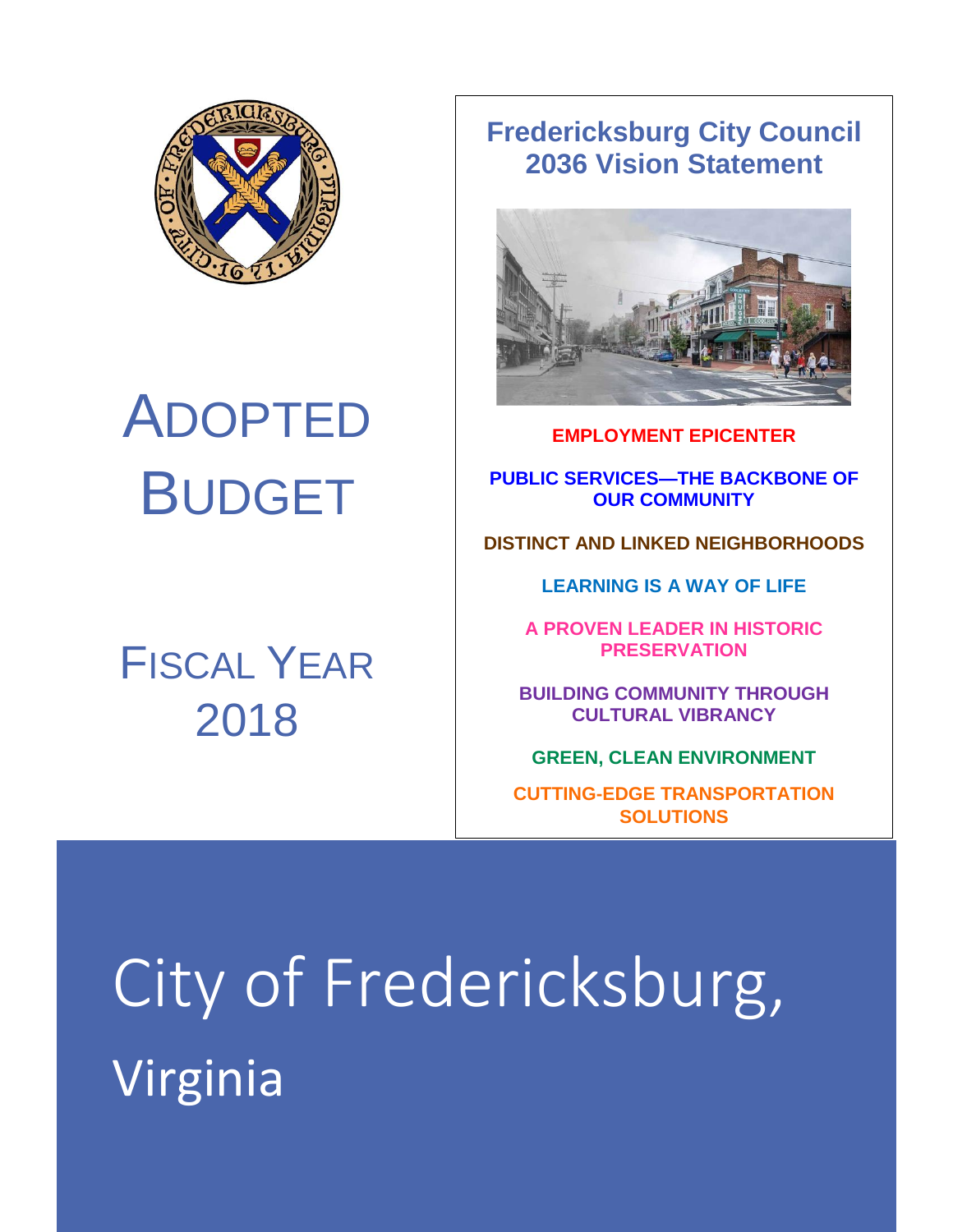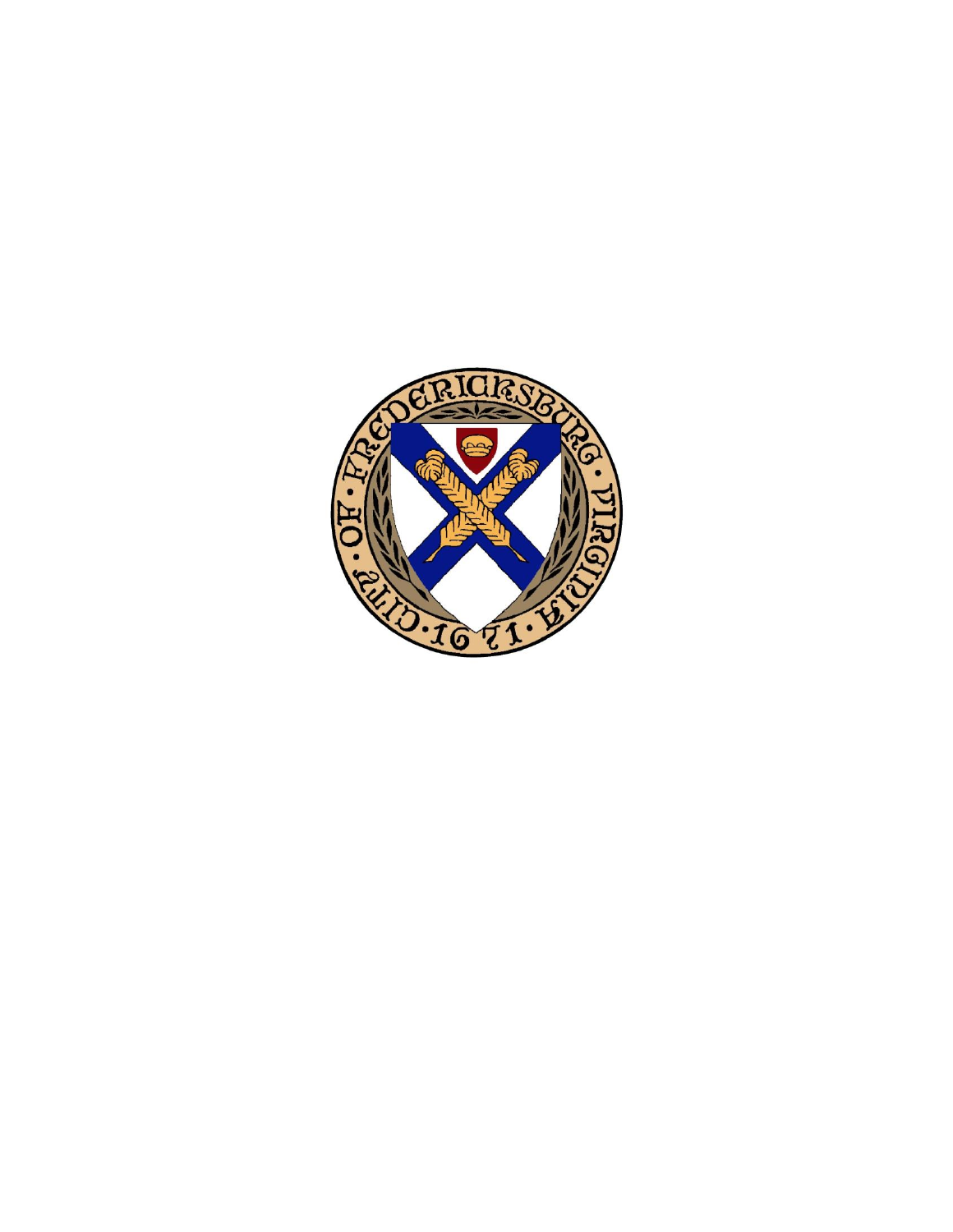#### Table of Contents

*The City of Fredericksburg City Manager presents the FY 2018 Recommended Budget to City Council for their review and approval. The budget document is a financial guide for citizens, staff, and the community. The document accounts for the City's anticipated revenues and how these resources are to be used during the 2018 Fiscal Year.* 

|   | <b>SECTION ONE - CITY MANAGER'S FY 2018 TRANSMITTAL LETTER</b> |    |
|---|----------------------------------------------------------------|----|
|   |                                                                |    |
|   |                                                                |    |
|   |                                                                |    |
| Ш | <b>SECTION TWO - OVERVIEW</b>                                  |    |
|   |                                                                | 15 |
|   |                                                                |    |
|   |                                                                | 19 |
|   |                                                                | 20 |
|   |                                                                | 21 |
|   |                                                                |    |
|   |                                                                |    |
| ш | <b>SECTION THREE - VISION STATEMENT</b>                        |    |
|   |                                                                |    |
|   | A. FREDERICKSBURG CITY COUNCIL 2036 VISION STATEMENT           | 24 |
|   |                                                                |    |
|   | <b>IV SECTION FOUR - PERSONNEL TABLE</b>                       |    |
|   |                                                                | 29 |
|   |                                                                | 30 |
|   |                                                                |    |

#### **V SECTION FIVE - FINANCIAL SUMMARIES**

#### **VI SECTION SIX - PROGRAM NARRATIVES**

|  | 9. CP&B - COMMUNITY PLANNING AND BUILDING |  |
|--|-------------------------------------------|--|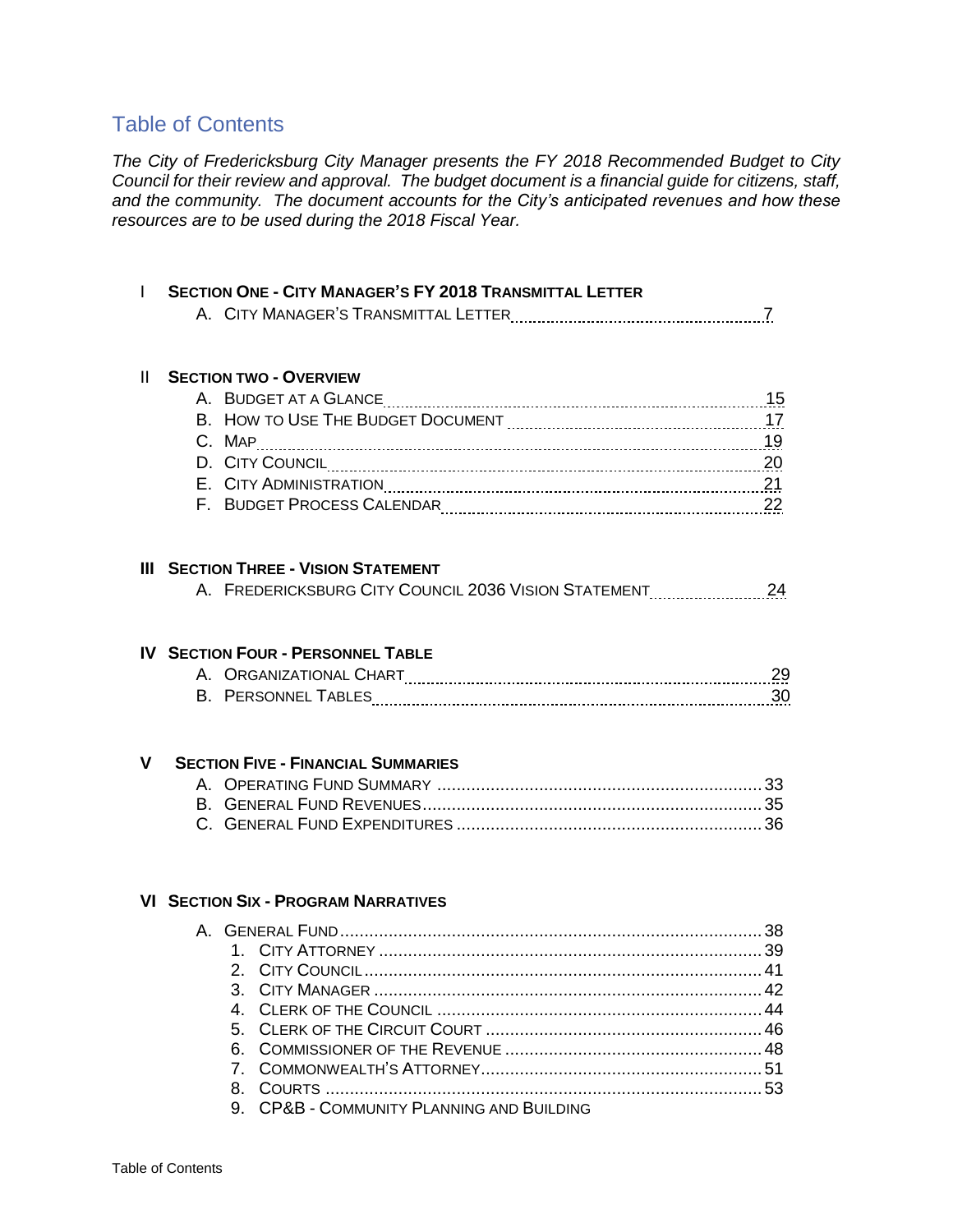|    | 10 <sub>1</sub> |                                      |  |
|----|-----------------|--------------------------------------|--|
|    |                 | 11. FIRE                             |  |
|    |                 |                                      |  |
|    |                 | $2^{\circ}$                          |  |
|    |                 | 3.                                   |  |
|    |                 |                                      |  |
|    | 12.             |                                      |  |
|    | 13.             |                                      |  |
|    | 14.             |                                      |  |
|    | 15.             |                                      |  |
|    |                 |                                      |  |
|    | 16.             | <b>POLICE</b>                        |  |
|    |                 |                                      |  |
|    |                 |                                      |  |
|    |                 | 17. PRE - PARKS, RECREATION & EVENTS |  |
|    |                 |                                      |  |
|    |                 |                                      |  |
|    |                 |                                      |  |
|    |                 | $4_{-}$                              |  |
|    |                 | 18. PUBLIC WORKS                     |  |
|    |                 |                                      |  |
|    |                 | 2 <sup>1</sup>                       |  |
|    |                 | 3.                                   |  |
|    |                 | 4.                                   |  |
|    |                 | 5.                                   |  |
|    |                 | 6.                                   |  |
|    |                 |                                      |  |
|    |                 | 7.                                   |  |
|    |                 | 8.                                   |  |
|    |                 | 9.                                   |  |
|    |                 |                                      |  |
|    |                 |                                      |  |
|    |                 |                                      |  |
|    | 19.             |                                      |  |
|    | 20.             |                                      |  |
|    | 21.             | SHERIFF                              |  |
|    |                 |                                      |  |
|    |                 |                                      |  |
|    | 24.             |                                      |  |
|    |                 |                                      |  |
|    |                 |                                      |  |
|    |                 |                                      |  |
|    |                 |                                      |  |
|    |                 |                                      |  |
|    |                 |                                      |  |
|    |                 |                                      |  |
|    |                 |                                      |  |
|    |                 |                                      |  |
| L. |                 |                                      |  |
| J. |                 |                                      |  |
|    |                 |                                      |  |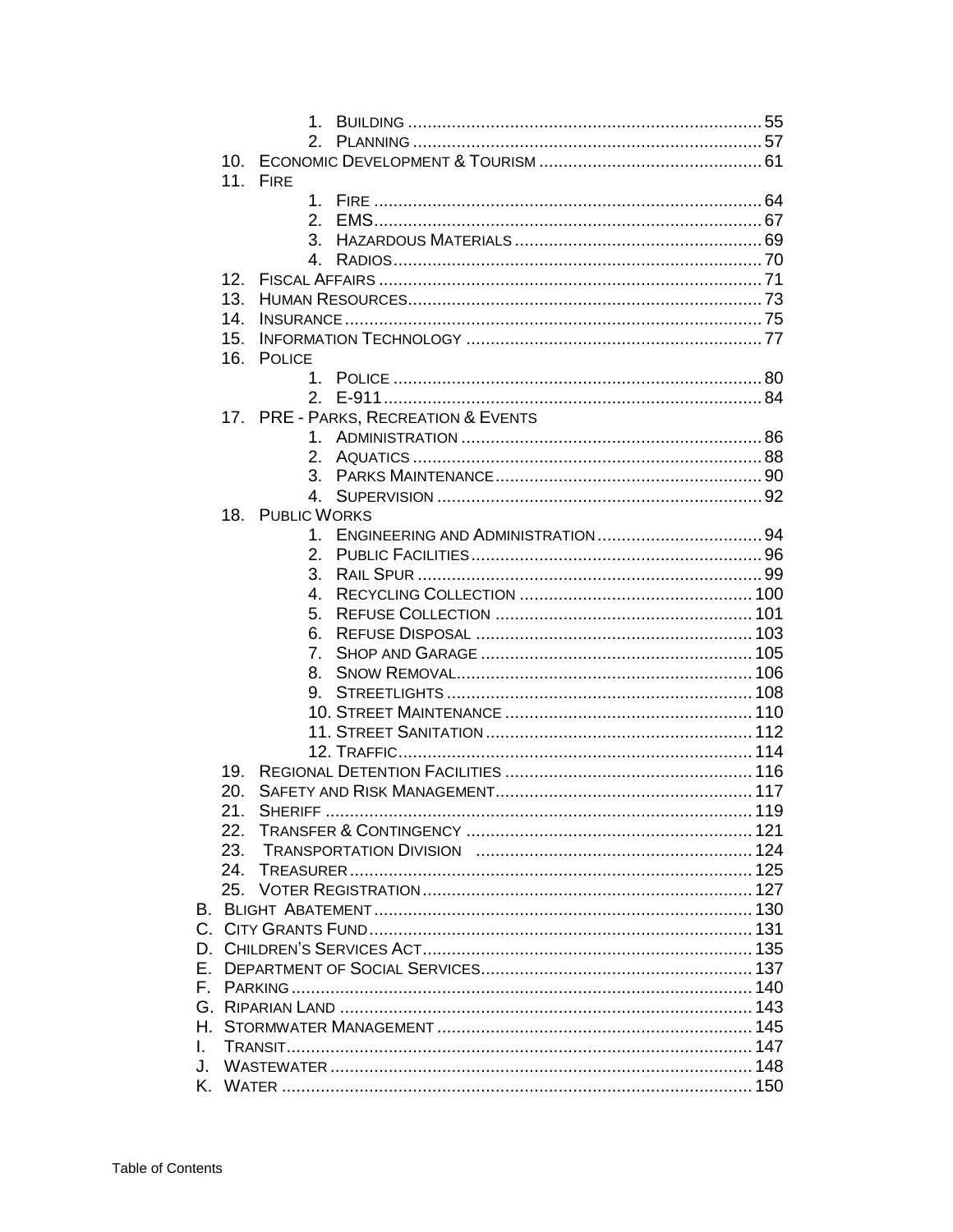| X SECTION TEN - OPERATING FUNDS LINE ITEM DETAIL |  |
|--------------------------------------------------|--|

#### XI SECTION ELEVEN - SUPPLEMENTAL INFORMATION